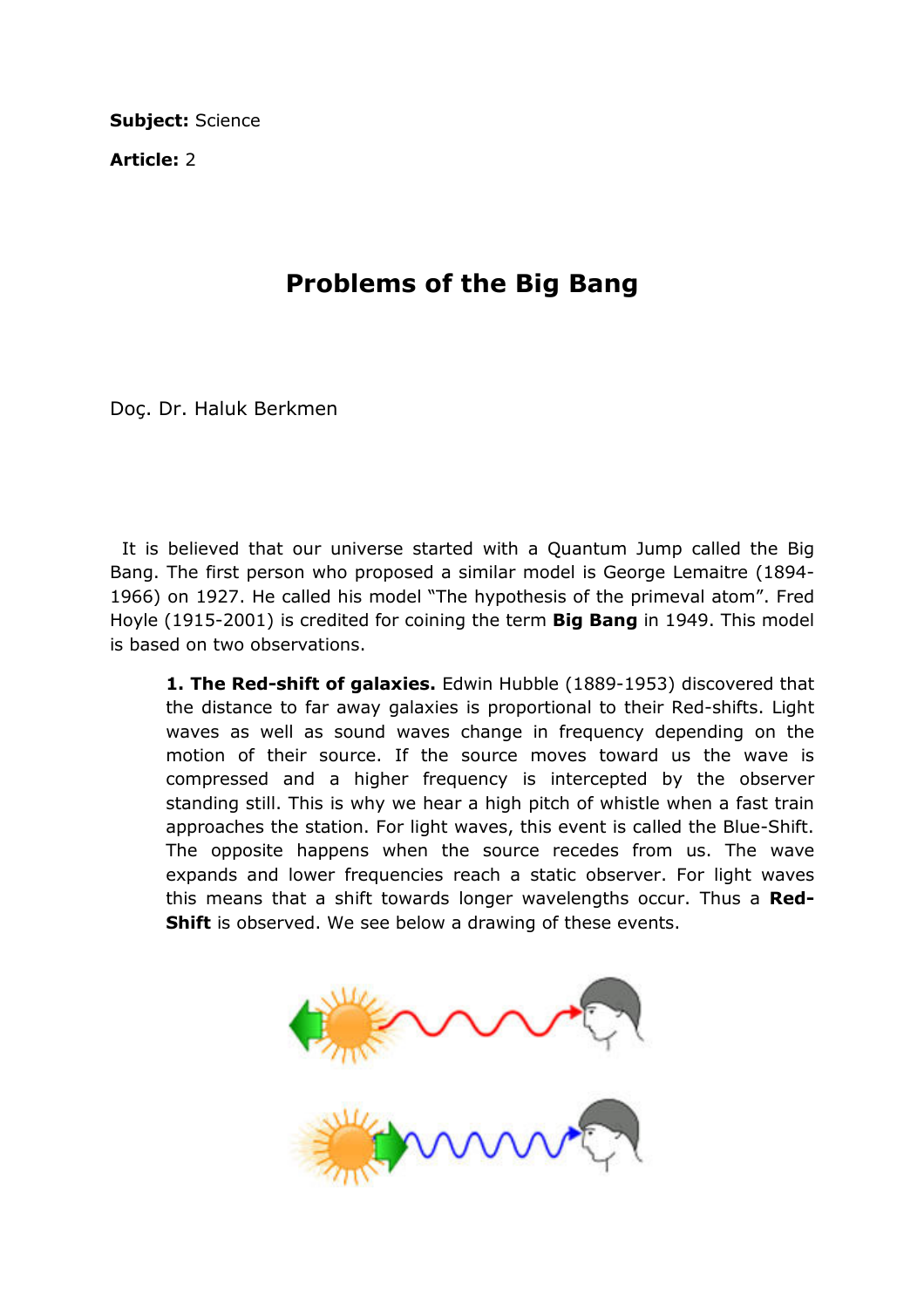The red-shift of the distant galaxies is accepted as a sign that our universe is expanding. Recent observations show that the universe is expanding at a faster rate then expected. Since the present model of the universe does not include such a possibility, an agent called "**dark matter**" has been postulated in order to explain this phenomenon.

2. Cosmic Microwave Background Radiation. In 1964 this radiation was discovered by two radio astronomers, Arno Penzias and Robert Wilson. Its discovery is considered as a proof of the Big bang. There is a general acceptance that the CMBR is a leftover from the early stage of the universe. The CMBR has a temperature about 2.725 Kelvin degrees. This corresponds approximately to 3 degree above absolute zero. Absolute zero corresponds to -273 Degree C. The CMBR is uniform in all directions, but there exists very small irregularities. These small irregularities, match what would be expected if small thermal variations, generated by quantum fluctuations of matter in a very tiny space, had expanded to the size of the observable universe we see today.

 The Big bang model is based on the General Theory of Relativity of Albert Einstein (1879-1955). In this model, space is curved around a stellar object, and our universe is inherently curved and convoluted. The universe is a 4 dimensional manifold and cannot be grasped with our senses. This is because four dimensions are not the simple addition of three space plus one time dimension. A 4-dimensional object is quite different than a 3-dimensional object moving in space. It is an object that expands and contracts and vibrates within our three-dimensional space.

 In order to understand this phenomenon let us view how a 3-dimensional object will appear in two-dimensions. Consider a 3-dimensional sphere passing through a sheet of paper. In figure 1 the sphere is just touching the paper from below. A 2-dimensional observer existing on the surface of the paper will observe a single point. As the sphere moves through the paper the point will expand to a circle as in figure 2. And as time does by the circle will contract until it becomes a point again (figure 3).



 A similar situation is valid for our observation of the universe. We can observe only 3-dimensions of space and one dimension of time. Let us imagine that we are a two-dimensional observer existing on the flat paper. We are not capable to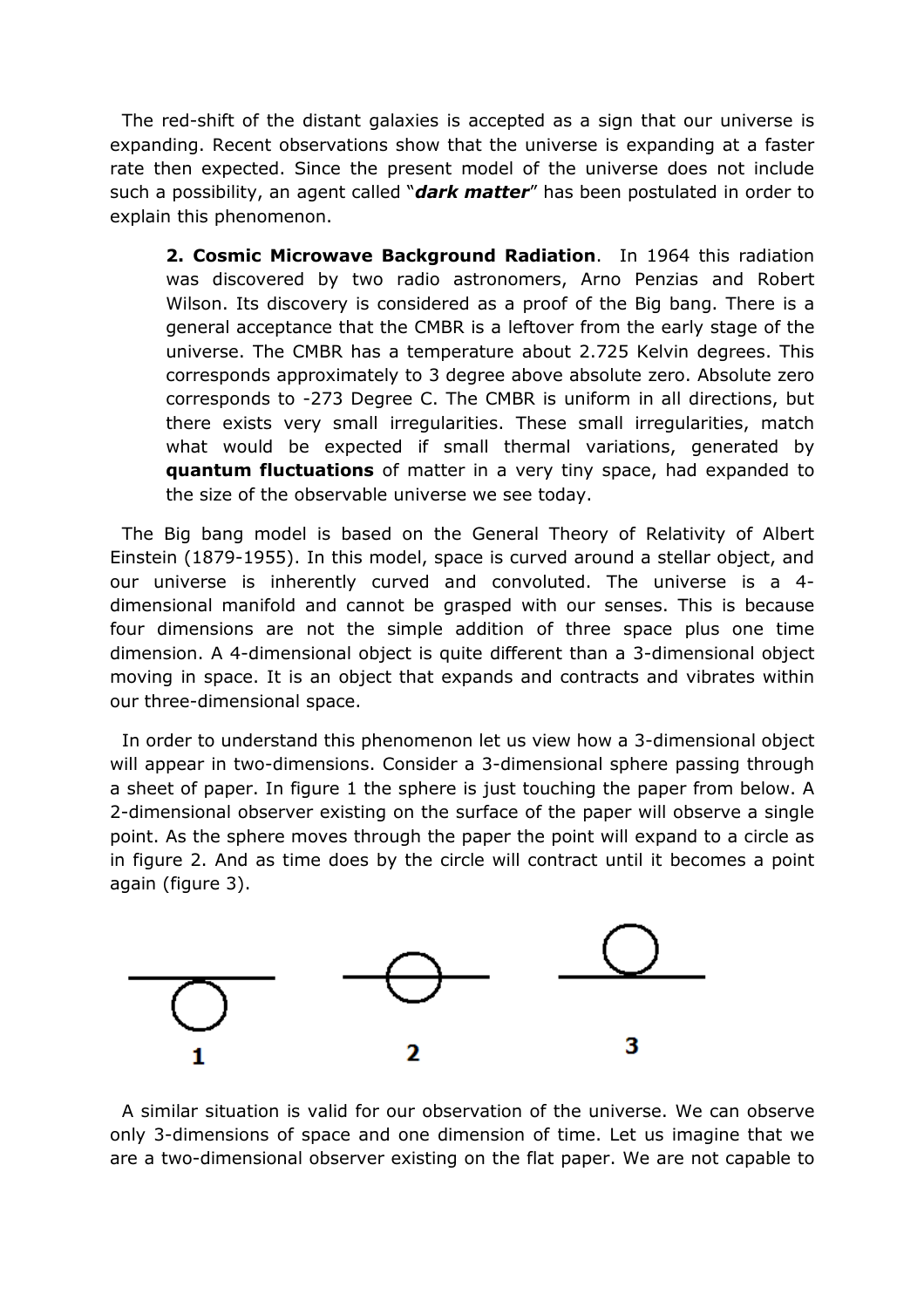see the whole of the 3-dimensional sphere, but only its cross section on the paper, as shown below.



The motion of the sphere will appear first as a point, and that point will expand gradually. So, in a very similar manner, the 4-dimensional universe seems to start from a point (the Big Bang) and expands as time goes by (present observation). It is very probable that it will contract in the distant future. But this contraction will be a mere observation. The universe did not start from a point singularity and will not end in a point singularity (the Big Crunch).

 But the expansion of our universe comes hand in hand with a discrete and continuous vibration. This means that as the universe expands it also vibrates with a very high frequency. Each vibration is a quantum fluctuation which creates small irregularities and density variations of the 4-dimensional manifold. The vibration is observed as a wave motion in our 3-dimensional field of view. This is why the electromagnetic field has a constantly vibrating wave motion. The discrete (stepwise) vibration appears to us as a discrete quantum of energy. This is what Einstein called a Photon whose energy was postulated theoretically as **E=hf** by Max Planck (1858-1947). In that equation h is the **Planck constant**  $(6.626068 \times 10^{-34} \text{ m}^2 \text{ kg } / \text{s})$  and f is the frequency of the wave. We see that the Planck constant is a very small number. Each vibration of the universe happens in a very short time, called the **Planck time** about  $5.4 \times 10^{-44}$  seconds. All scientific experiments and human experiences happen over billions of billions of billions of Planck times, making any events happening at the Planck scale almost impossible to detect. Such a small unit of time cannot be measured with our present technology, but it is an important constant for our theoretical understanding of the universe. Because The Planck time is the unique combination of the Gravitational constant  $G$ , the Relativity constant  $c$ , and the Quantum constant  $h$ , to produce a constant with units of time.

 The present Big bang model accepts that nothing existed before the Big Bang. But if nothing existed (neither space nor time) how could a Quantum fluctuation happen? There should "exist" an energy field that would vibrate in order for a Quantum fluctuation to happen. Furthermore, if our universe is expanding there should be an inside and an outside of our universe, which means that a certain medium exists outside or adjacent to our universe. This brings the **Multiverse** model into consideration.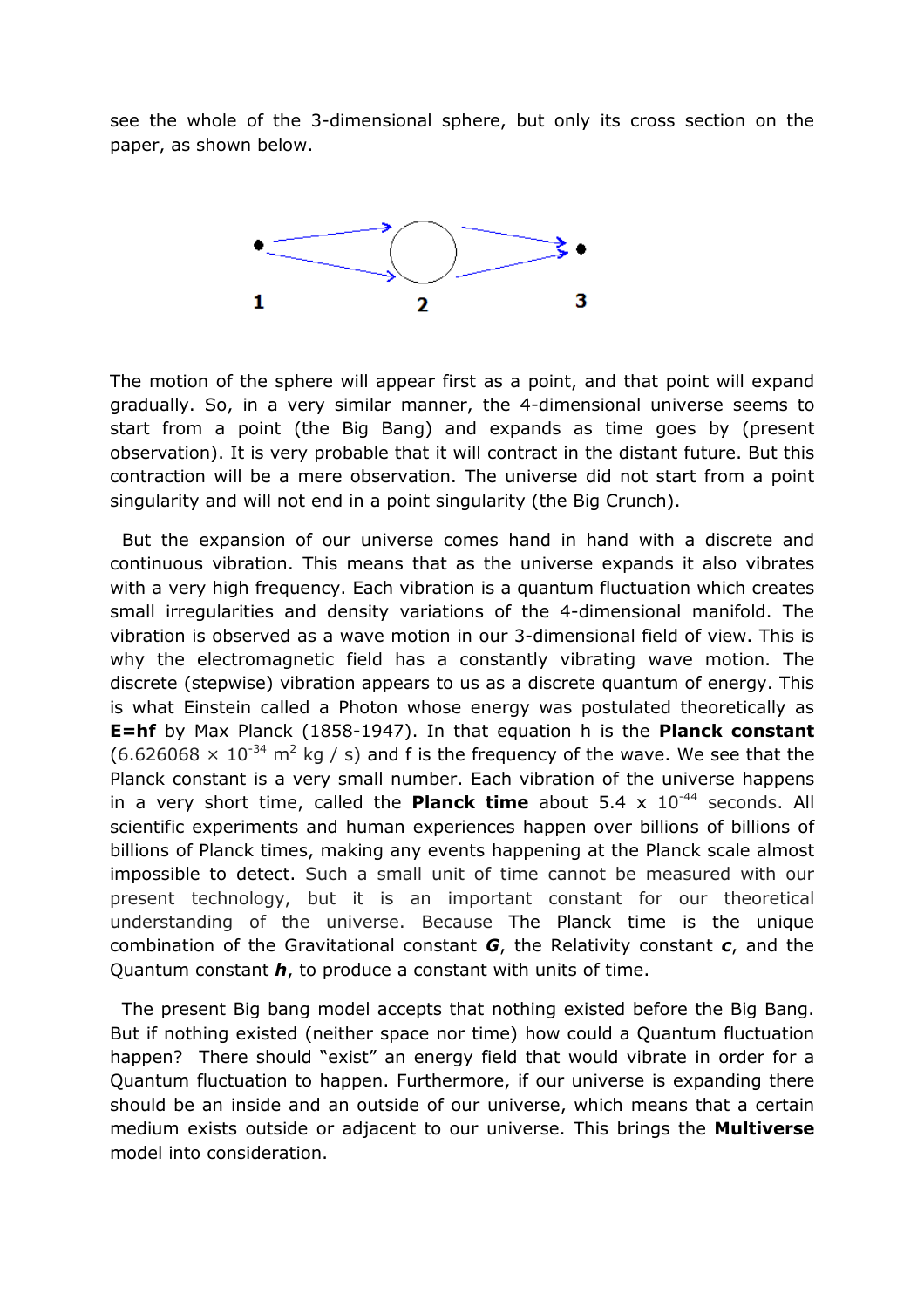Multiverse is a model based on a set of multiple universes. The term was coined in 1895 by the American philosopher and psychologist William James (1842- 1910). There are at least two universes within the Multiverse which can be called **Parallel Universes.** The idea of two universes co-existing both next to each other as well as within each other is quite compelling. One can answer many problematic questions that exist in the Big Bang with the help of such a model.

Below we see the visual representation of the Big Bang model as accepted by most physicists.



 After the initial Quantum jump (fluctuation) the universe expanded with a tremendously high speed, far higher than the speed of light. This fast expansion time lasted some  $10^{-32}$  seconds after the Big Bang. Physicists have named this short period of time "the time of **Inflation**". This term was proposed by Allan Guth in 1980 and since then is accepted by cosmologists. During inflation the universe stretched to a factor of  $10^{25}$  or more. After this very short time it is believed that the universe ceased expanding and became almost flat. "Flat" means that our universe appears homogeneous and isotropic in accordance with the cosmological principle, instead of being highly curved and heterogeneous. Inflation also explains the origin of the large-scale structure of the cosmos, which started from Quantum fluctuations in the microscopic inflationary region.

 But when it comes to calculate the potential energy of that inflation, one finds out that "bad inflation" is more likely than "good inflation". Bad inflation means that the universe should not be homogeneous and that the background